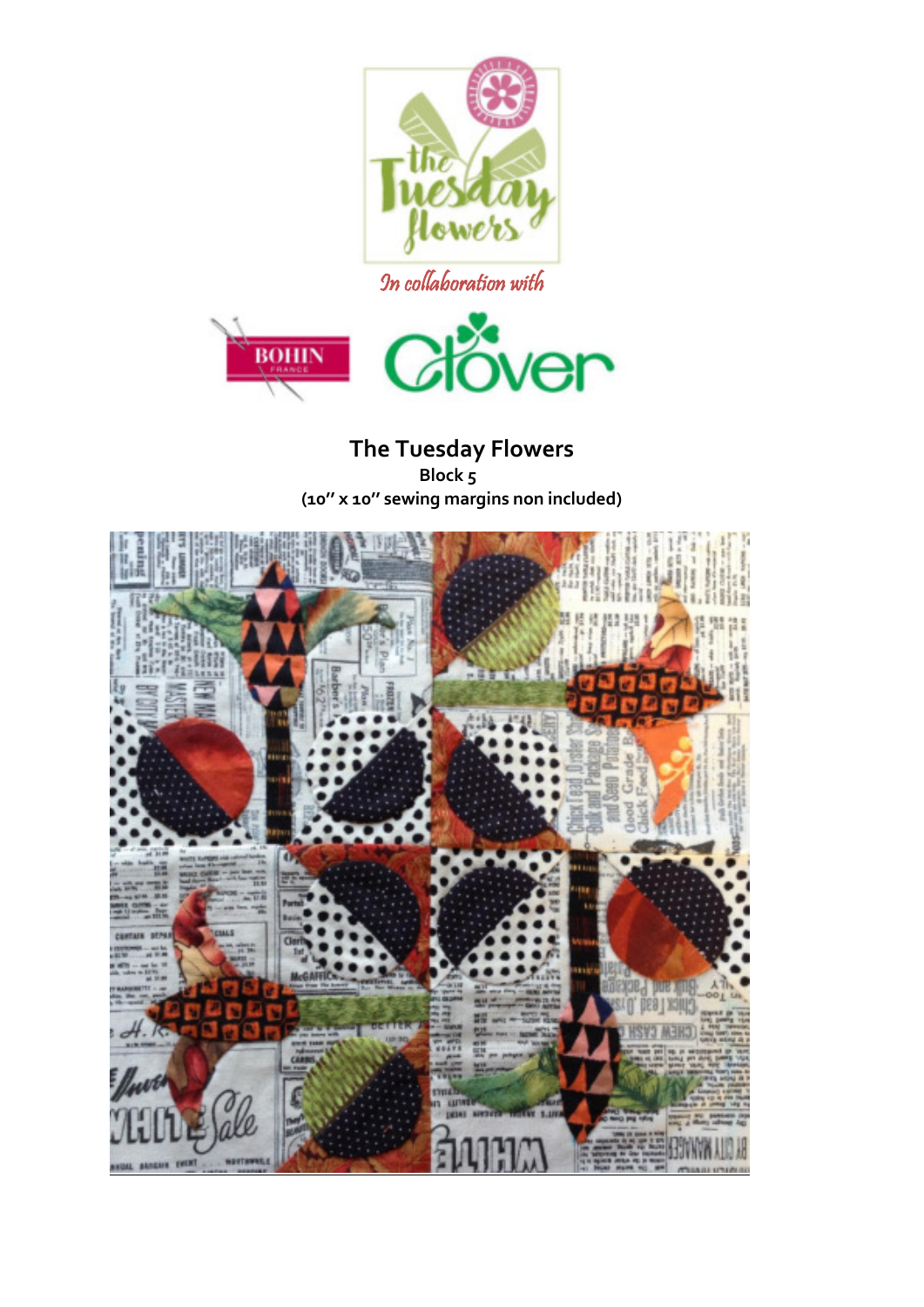## **General points:**

The given measures for cutting the background include the 14" sewing margins, rounded up to 1/2" for both. For the appliqués, add your favorite sewing margins round the templates. *The measures on the illustrated plans are in the seams.* 

## **The cutting:**

**In a background fabric: 4 squares A of 5 ½'' side In a second and third fabric, for each: 1 band of 3/4'' x 8'' which will give the steams B In a fourth and fifth fabric, for each: 2 pieces C (corollas) In a sixth and seventh fabric, for each: 2 pieces D (center of the flowers) In fabric 8: 8 semi-circles E Ina fabric 9 : 4 triangles F et 4 semi-circle E In a fabric 10 and 11, for each: 2 semi-circles E Ina fabric 12 : 4 triangles F** 

**CLOVER fusible bias tape maker ½ '' large ref: 4011 and the ¼ '' interlining ribbon 5mm ref:4041 CLOVER mini ion 8003EU Bohin temporary glue pen ref 65504 Freezer paper for the appliqués** 

## **Realisation:**

Pattern 1: For one « unit 1 », draw the median with the erasable Clover pen on the right side of a square A.

By transparence, report the pattern to applique by placing it in the middle on the median.



Sch<sub>1</sub>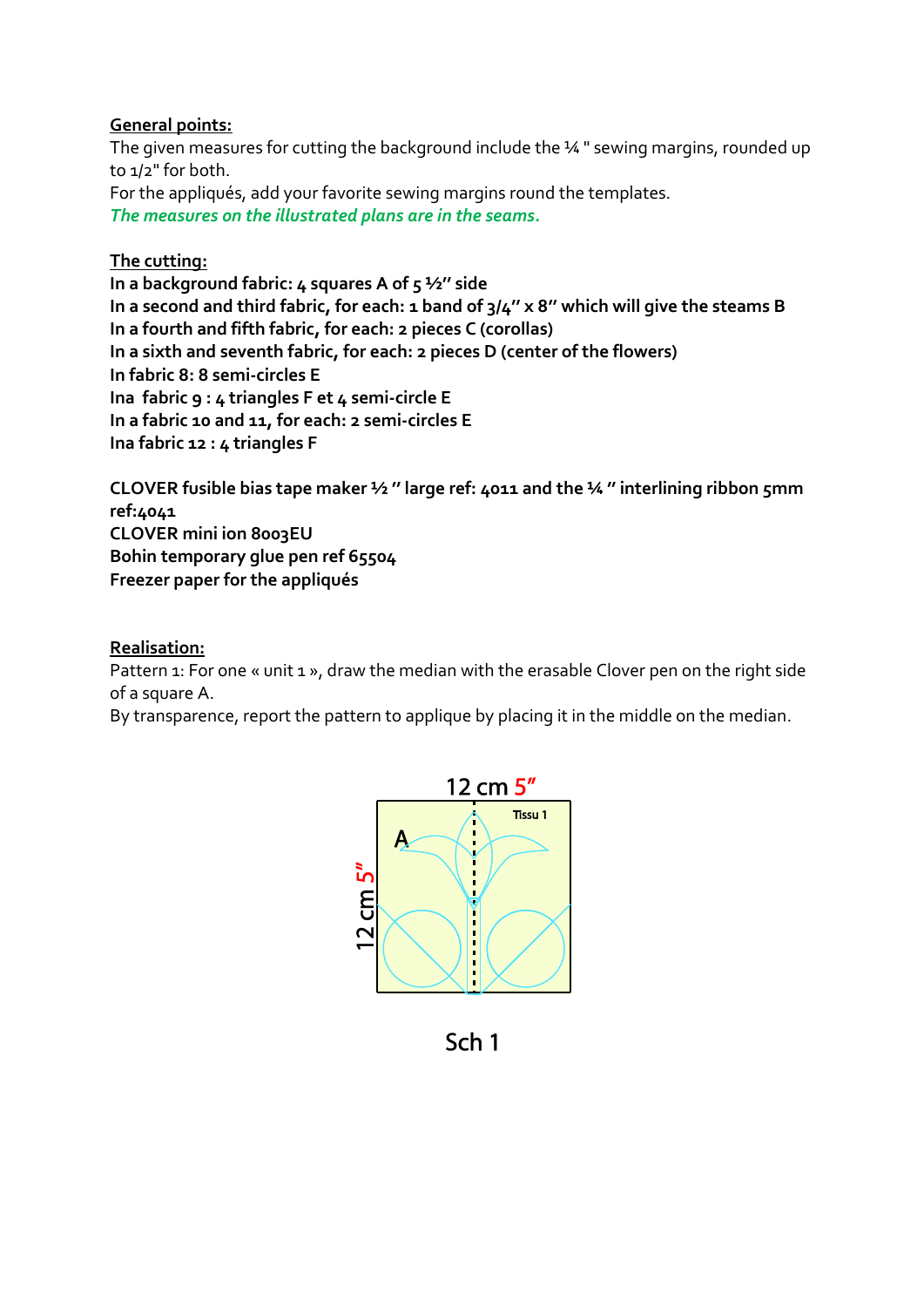Patterns 2 and 3: With the help of the pattern for the colours, make a steam B (fabric 2) with the fusible bias tape maker and the interlining ribbon (Clover). Applique this steam by placing and conserving some a margin of fabric on each extremity. The upper extremity will be covered by the corolla C and the lower extremity will be visible.

Then applique the corolla C (fabric 4) and the D center of the flower (fabric 6). Add the semicircle E (fabrics 9 and 10).

On the 2 triangles F (fabric 12), applique a semi-rond E (fabric 8). Applique these two assemblies on the lowers angles og the unit. Cut the excess of fabric under the triangles F. Make a second « unit 1 » the same.





With the help of the pattern, make 2 same « units 2 » by respecting the position of the colours.